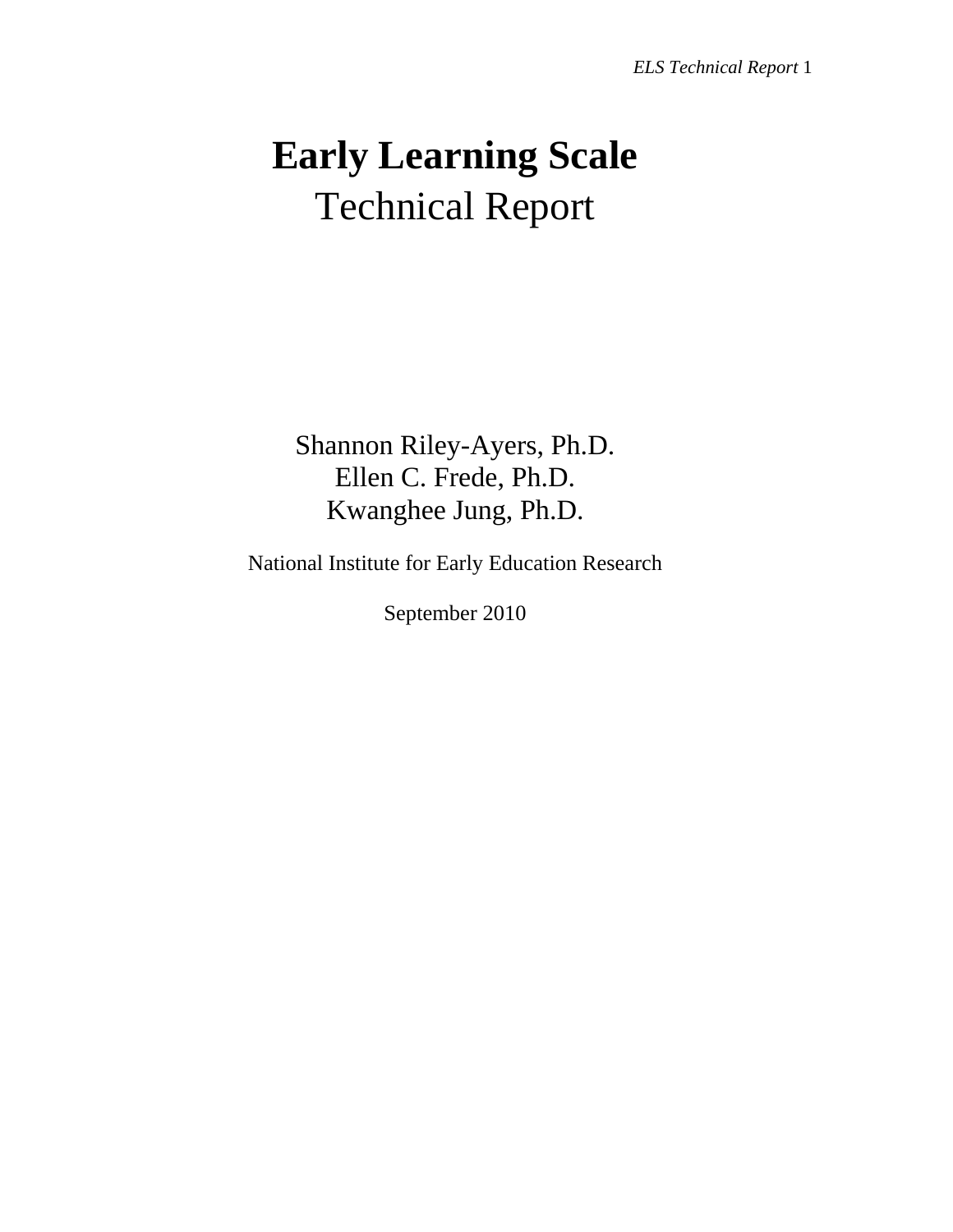Shannon Riley-Ayers, Ph.D., assistant research professor at the National Institute for Early Education Research, specializes in early literacy. Ellen C. Frede, Ph.D., co-director of the National Institute for Early Education Research, is a developmental psychologist specializing in early childhood education with extensive experience in early childhood program implementation and administration. Kwanghee Jung, assistant research professor at the National Institute for Early Education Research, is an expert in quantitative data analysis and studies the effect of participation in child care and early education on children's learning and development.

 Grateful acknowledgement is made to Dr. Colleen Malleo and Barbara Diaz at the Passaic School District in New Jersey for their support of this project and to the master teachers and teachers in that district for their work with and feedback on the instrument. We also thank Amanda Colón for her organization of the data collection and entry and Judi Stevenson-Boyd for her contribution to the instrument and her assistance with the administration of the training. Finally, we wish to recognize Dr. Gera Jacobs for her adoption of the instrument in South Dakota and additional data collection for this research study.

 Correspondence regarding this report should be addressed to Shannon Riley-Ayers, National Institute for Early Education Research. E-mail: sayers@nieer.org.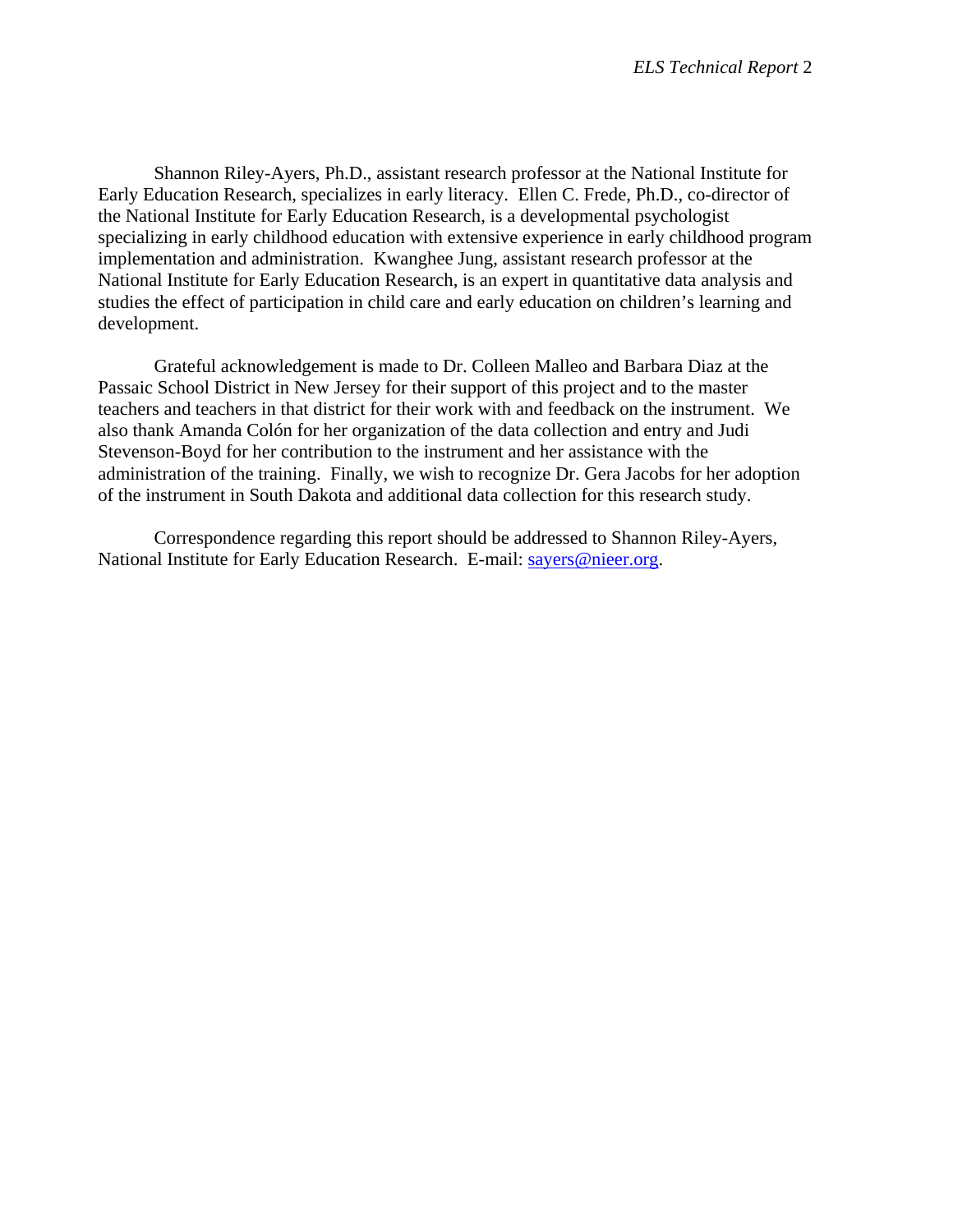The Early Learning Scale (ELS; Riley-Ayers, Boyd, & Frede) is a systematic assessment for preschool children conceptually derived from the New Jersey Early Learning Assessment System- Language Arts Literacy (ELAS-L; Wolock et al., 2003) and Math (ELAS-M; Whelan, Boyd, & Frede, 2007). It is designed for teachers to assess children's progress toward learning standards such as the *Head Start Child Outcomes Framework* and the State Learning Expectations. This assessment is a concise, performance-based measure using student data collected through observation and work samples. Data is analyzed using research-based benchmarks and assigned a score on the 5-point continuum. This is a manageable system with 10 items that provide the teacher valuable data to inform instruction and improve student learning across domains. In addition, since this system is based on state early learning standards and current research and is not curriculum-specific, the ELS can be used in any classroom.

 The National Institute for Early Education Research (NIEER) developed this observation-based performance assessment in response to a request by educators for a comprehensive, standards-based assessment system capable of informing instruction and making an impact on teaching and learning. Standardized tests are not an appropriate response to this request and often are misused. Teachers need a formative, on-going assessment tool for their classroom.

 Performance-based assessments are necessary because children change from situation to situation and day to day. Performance assessments are able to capture children's skills and knowledge in real life over time. This type of assessment system also compares children to themselves, is comprehensive, and focuses on strengths and interests, which differs greatly from standardized tests. Lastly, and perhaps most important, this assessment approach informs teaching and can be easily used to communicate with parents in a meaningful way about their child's growth and development during the preschool years.

# The Instrument

 The ELS examines three domains with a total of 10 items across the domains. Within each item are strands that further delineate the items for more focused observation. The 5 point continuum has indicators at levels 1, 3, and 5. Scores are reported for each of the 10 items.

 Domains and items that are included are measurable, develop on a continuum, and are critical to present and future learning. The ELS includes items in math/science, social emotional/social studies, and language arts literacy. The Early Learning Scale does not provide a continuum for the arts and physical development. At the preschool level, standards dictate children should begin to explore and develop an appreciation for the arts. However, a child's appreciation of something is difficult to observe and not appropriate to place on a continuum. Additionally, physical development is usually best assessed using a checklist rather than a continuum. The two domains are included because of their importance for teachers to notice and intervene when concerns arise. So, we provide the research base and a location to collect evidence, but these areas are not scored on the continuum.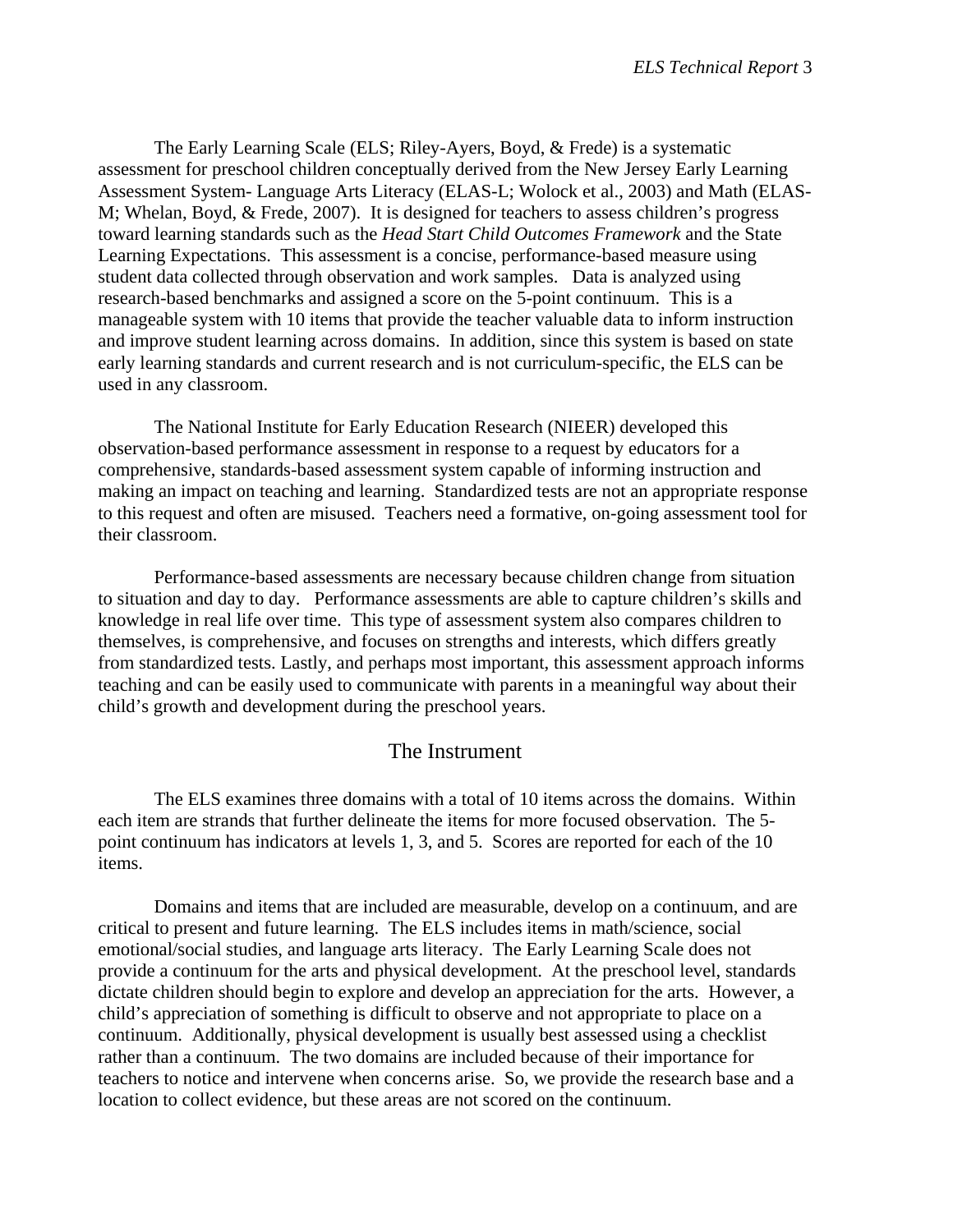# Training and Support Approach

 Comprehensive training and sustainability are the foundation for implementation of the ELS. Entities using the system are required to commit to intensive training. The training consists of an introduction to the system and assessment approach including focused observation and quality documentation. Child development, effective teaching strategies and current research permeates each training module and provides teachers the foundation for effectively utilizing this assessment to inform and improve instruction. Educators learn the system over time and practice using the instrument during training sessions and in the classroom, first in small pieces and then as a whole. Analyzing data, assigning scores, and planning instruction based on this information is presented and demonstrated. Training groups are kept small to ensure adequate opportunities for questions and discussion, small group work, and individualized support.

 Individualized support is enhanced by the inclusion of coaches (master teachers) in the initial training. Another key component of the training is coach-led workgroups where a group of teachers comes together with their coach as facilitator to present and discuss student work. This provides the teachers the opportunity to seek support from their colleagues and engage in educational discussions regarding using assessment to drive instruction. Lastly, we encourage coaches to work with teachers in the classroom on an individual basis.

 Teachers implementing the ELS are trained by the coaches or master teachers. NIEER representatives offer support and guidance. Work groups and classroom coaching will continue to be a necessary component of the implementation of the instrument.

 Training modules are supported by the Guide Book, which accompanies the instrument and offers teachers detailed information about the system and about each domain and item. For each item, the Guide Book provides a research base, continuum descriptions, ideas for teaching and documenting, sample anecdotes, and a list of resources for further reading on the topic. The Guide Book also includes all the necessary forms for implementation including the anecdotal record forms, class record form, and child accomplishments summary form, which is used for communication with parents about the child's development.

 A final component of the training approach is assessment of teachers' reliability on the instrument. Once the teachers have been trained with the instrument and implemented it in their classrooms for at least one score period (1/3 of the year), they are assessed on their scoring of data using the instrument. The process is outlined in more detail below. Teachers who reach 70 percent reliability are considered independent with the instrument, those between 60 and 69 percent need more intensive support beyond the work groups and will require more one-to-one coaching in their classrooms. Teachers scoring below 60 percent agreement need to be retrained.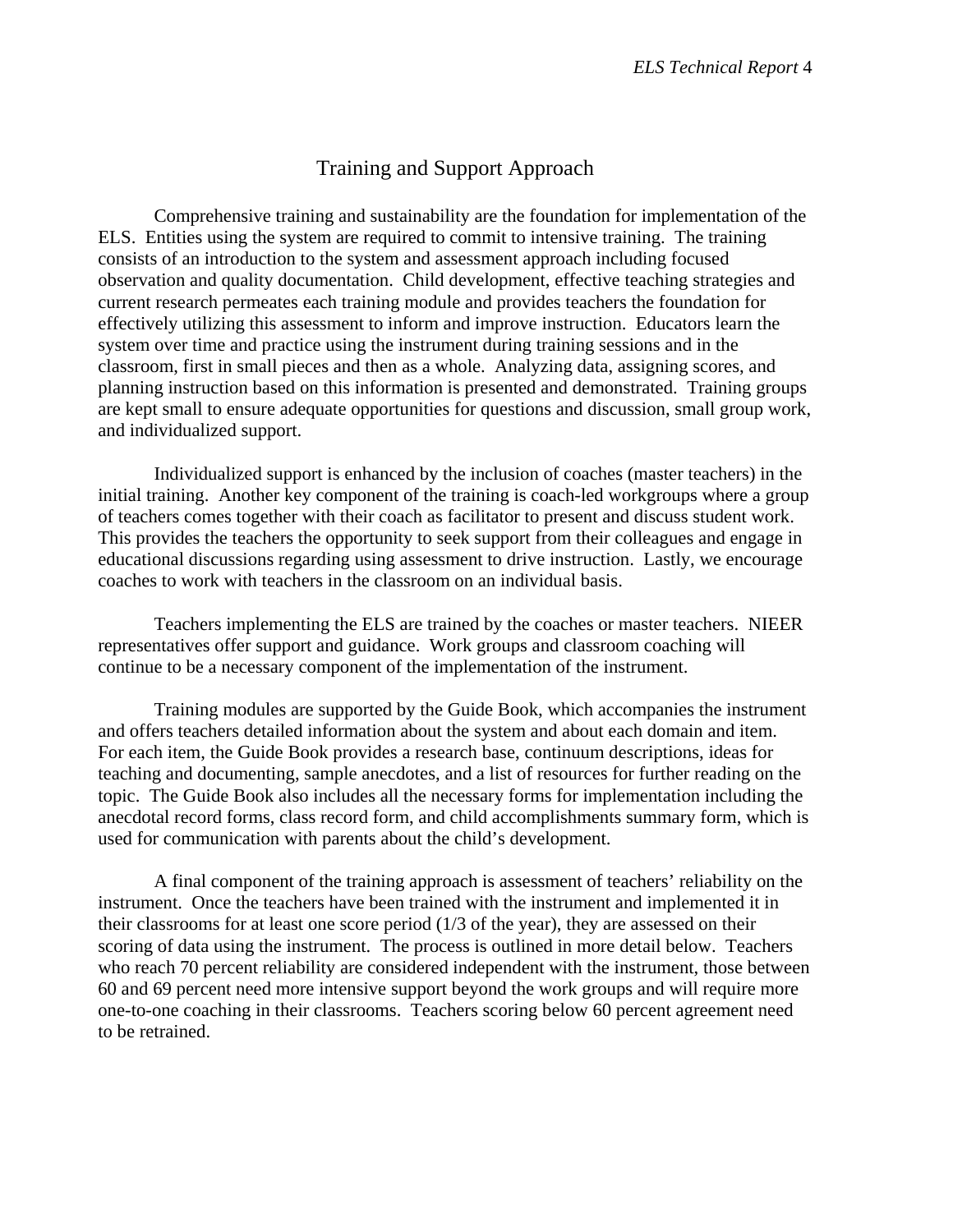# Reliability

 Inter-rater reliability was assessed for the ELS to determine teachers' reliability of scoring data using the ELS instrument.

### Sample

 Fifty-seven teachers in one large urban district in New Jersey participated in the training and reliability assessment for the ELS. They all hold a bachelor's degree or higher and have an average of four years teaching experience. Approximately half of the teachers had already been trained and used a performance-based assessment system before being trained with the ELS. Four trainers of ELS were also administered the reliability assessment.

 A second group of educators were included in the reliability assessment. In South Dakota, three types of educators were trained with the ELS. Twenty-nine trainers learned the ELS as a part of South Dakota's Early Learning Guidelines (ELG) Trainers Training. Another cohort included seven prekindergarten teachers and two prekindergarten administrators who received training on the ELS along with the South Dakota's ELG. Lastly, 13 practicum students were trained in ELS as part of their practicum seminar.

 A second cohort of teachers from a New Jersey school district were trained by NIEER and worked with the instrument. Reliability data then was collected. A total of 17 teachers completed the training and assessment.

#### Procedures

 The first step for the reliability assessment was to generate six complete folios for the ELS assessment. These were collected from data in the field and collated to create six complete folios with sufficient data to score each of the 10 items. Then, experts in the field of early education and performance-based assessment reviewed and scored the folios. An agreedupon score of 1-5 was determined through discussion and clarification of the evidence for each item on the six folios. This score is considered the true score for the item and teachers' exact agreement with the scores determine their reliability score.

 In New Jersey, 57 teachers independently scored three folios (total 30 items across three children) directly following their initial training in ELS. The second collection of three folios (total 30 items across three children) was scored after 3-6 months of using the instrument in their classrooms. In South Dakota, the reliability assessment for all participants occurred directly following the ELS training. The third group of teachers scored three folios after training and one score period of use with the instrument.

## Reliability Results

 The average reliability for all 57 teachers in New Jersey across the two administrations of the reliability assessment is 71 percent. After item analysis of the reliability folios we noted that for six items (one from the first administration and five from the second administration) more than 40 percent of the teachers agreed that the score was different than the determined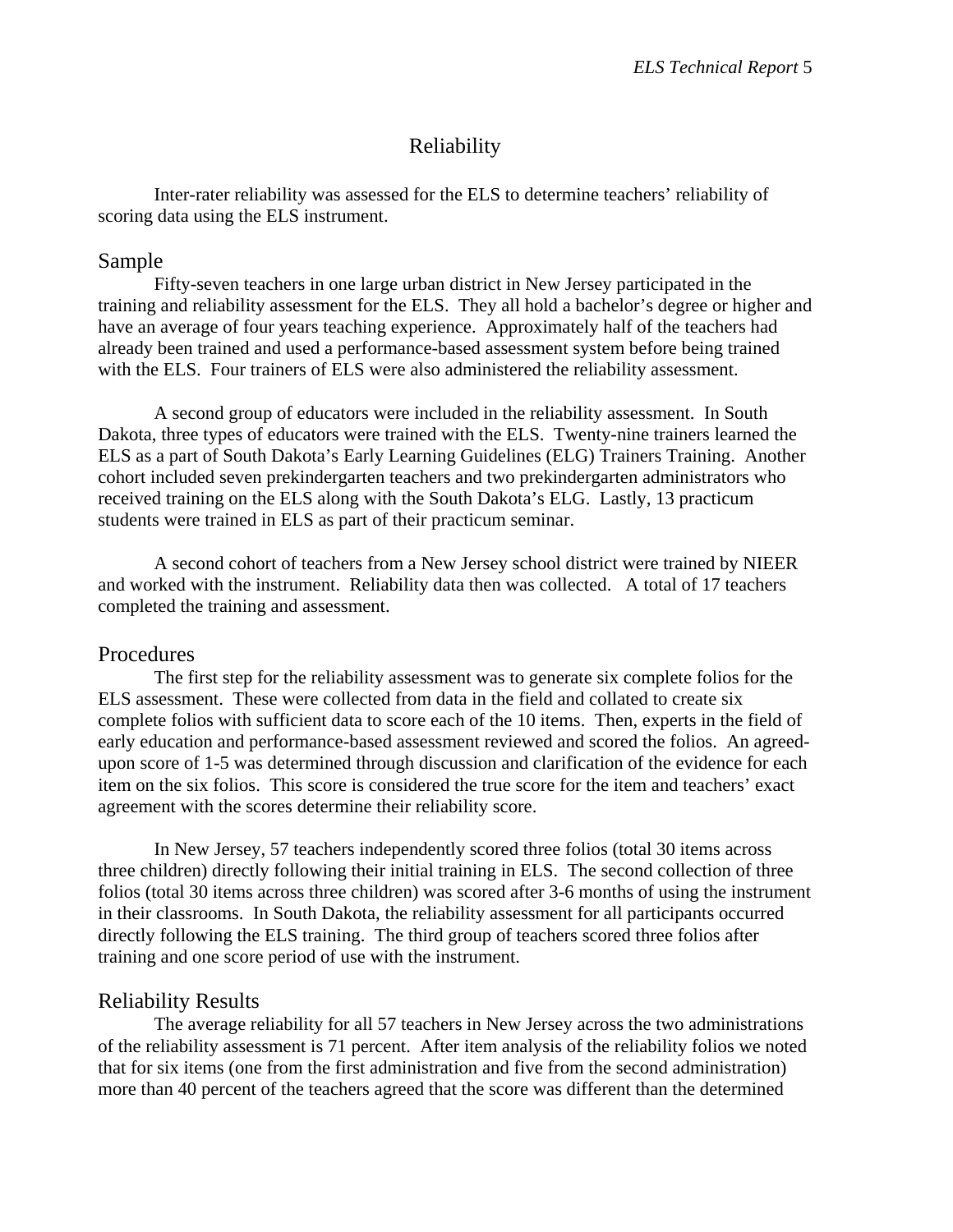true score. This indicates that there may be an issue with the item. When the average reliability is re-examined with these six items removed it increases to 77 percent. Similarly, for the four trainers who were assessed for reliability, the average reliability increases from 91 to 98 percent. See Table 1 below for further details of the breakdown of teacher reliability.

|                                                       | All Items | <b>Six Items Deleted</b> |
|-------------------------------------------------------|-----------|--------------------------|
| <b>Average Reliability</b><br>$(N=57)$                | 71%       | 77%                      |
| <b>Teachers Below 60%</b><br><b>Need retraining</b>   | 9(16%)    | 1(2%)                    |
| Teachers between 60<br>and 68%<br><b>Need support</b> | 16(28%)   | 15(26%)                  |
| <b>Teachers at</b><br>70% or Higher<br>Independent    | 32(56%)   | 41 (72%)                 |
| Trainers' Reliability<br>(N=4)                        | 91%       | 98%                      |

**Table 1.** NJ ELS Reliability Data

 The average reliability for the three cohorts of educators in South Dakota ranged from 73.5 to 77.6 percent average agreement. South Dakota participants completed one reliability administration set of three folios for reliability. See Table 2 for further details.

**Table 2.** South Dakota ELS Reliability Data

| <b>Trainers</b><br>$(N=29)$                    | <b>Average Agreement 77.5%</b><br>Range $53 - 93%$<br>24 trainers at 70% or above |
|------------------------------------------------|-----------------------------------------------------------------------------------|
| Pre-K Teachers and<br>Administrator<br>$(N=9)$ | Average Agreement 76.8%<br>Range $70 - 90\%$<br>9 teachers at 70% or above        |
| <b>Practicum Students</b><br>$(N=13)$          | Average Agreement 73.5%<br>Range $53 - 97\%$<br>9 students at 70% or above        |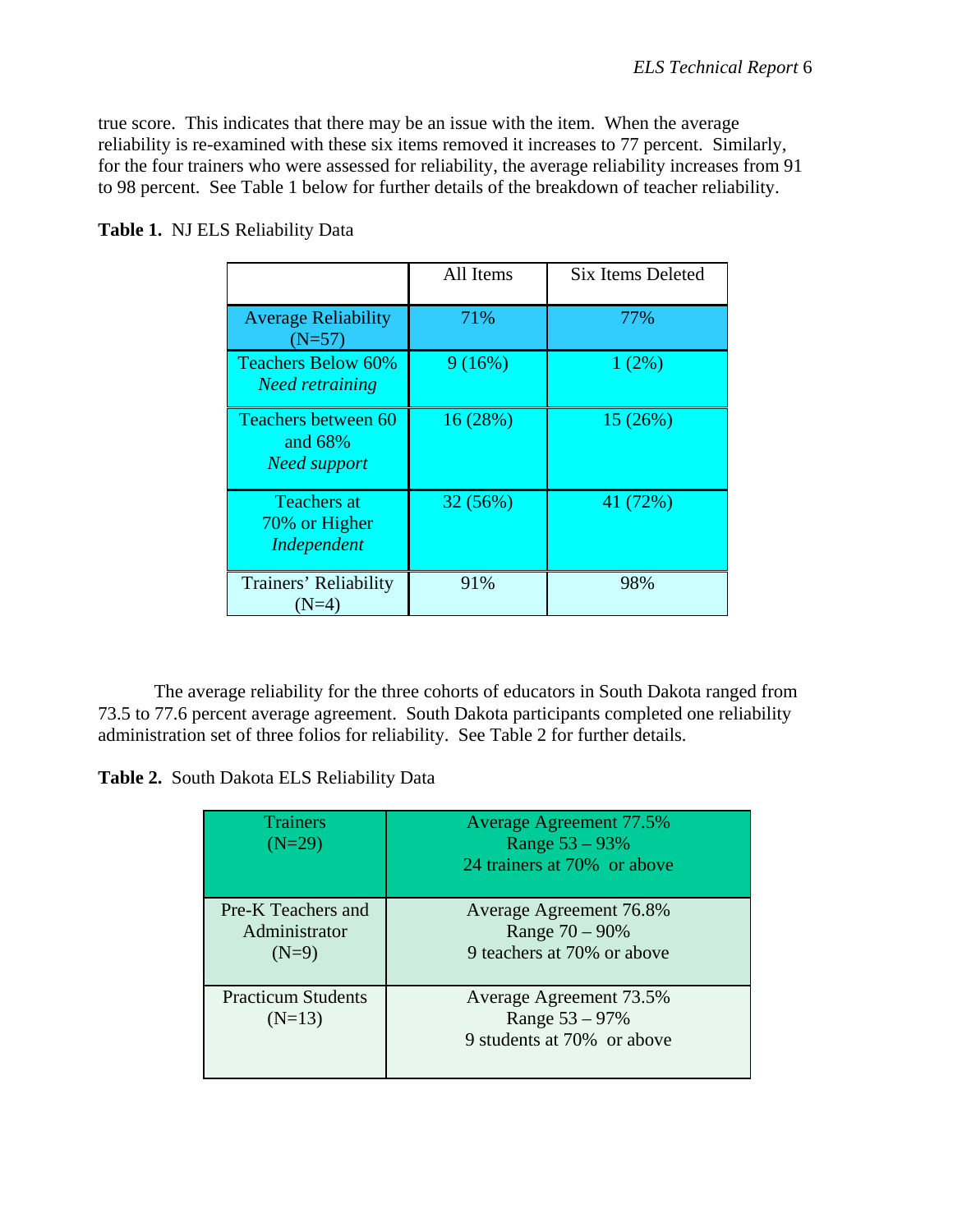The average reliability for the final group of teachers was 80 percent on the administration of three folios. See Table 3 for further details.

|                                                     | Three folios<br>(all items) |
|-----------------------------------------------------|-----------------------------|
| <b>Average Reliability</b><br>$(N=17)$              | 80%                         |
| <b>Teachers Below 60%</b><br><b>Need retraining</b> | 1(6%)                       |
| Teachers between 60 and 68%<br><b>Need support</b>  | 1(6%)                       |
| <b>Teachers at</b><br>70% or Higher<br>Independent  | 15 (88%)                    |

**Table 3.** NJ Cohort 2 ELS Reliability

## Validity

 Validity was first analyzed by looking at internal consistency. The Cronbach's alpha for the ELS instrument demonstrates high internal consistency at .91. Concurrent validity was also examined for the ELS by comparing it to established instruments. This research is described below.

## Sample

 Participants were 285 children from one district in NJ across 10 schools with 57 teachers. The classrooms were taught by the 57 teachers who were trained on the instrument, implemented it in their classrooms, and participated in the reliability component of the present study as NJ cohort 1.

## Procedures

Five children were randomly chosen from each classroom to participate. The classroom teacher completed the ELS with the child by collecting data during the score period of November to February, evaluating the evidence and providing a score. Children were tested by NIEER assessors using the Early Literacy Skills Assessment (ELSA; DeBruin-Parecki, 2005) during one session and the Child Math Assessment (CMA; Klein & Starkey, 2006) on another day. These assessments took place between the beginning of February and mid-April.

 These assessments best match the components of the ELS. A science instrument was not available for use and the social-emotional scales that were available at the time of the study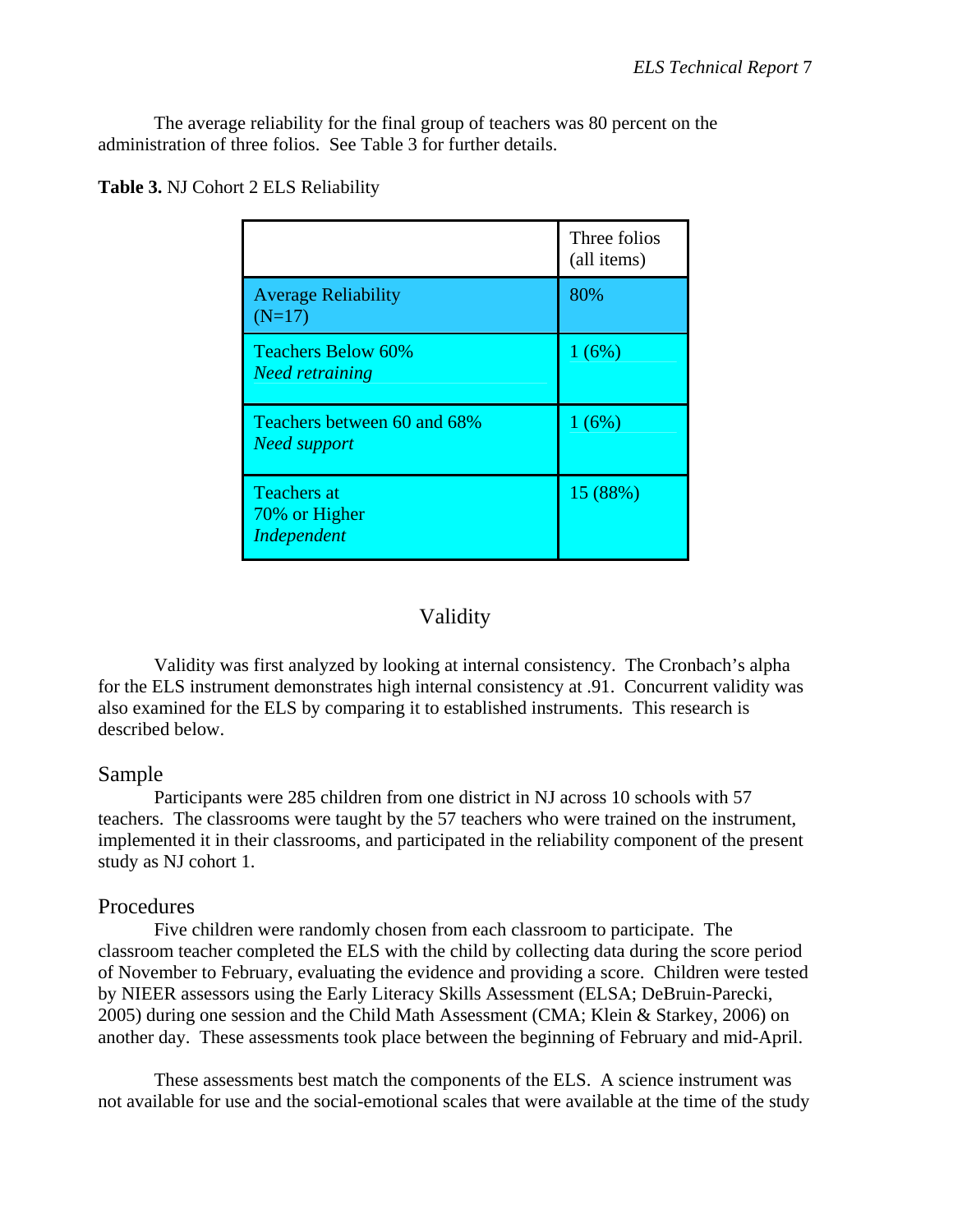consisted of mainly teacher rating scales and would not be useful to establish concurrent validity for the ELS because that score is also determined by the teacher.

### **Measures**

Early Literacy Skills Assessment (ELSA; DeBruin-Parecki, 2005)

 The ELSA is a child assessment that measures four key principles of early literacy – comprehension, phonological awareness, alphabetic principle, and concepts about print. It has 23 items presented in a children's storybook form, which in our experience makes it very attractive to children. There are two protocols that are both available in Spanish and English. One of the major advantages of the ELSA is that it assesses a broad range of language and literacy constructs including comprehension, phonological awareness, alphabetic principle, and concepts about print. An extensive investigation of the ELSA's psychometric properties conducted by an outside evaluator found good reliability and validity. "Taken in sum, these results confirm the reliability of the ELSA as a measure of children's early literacy skills. Furthermore, the consistency of the results supports the general validity of the ELSA constructs for assessing both English and Spanish-speaking populations" (p. 9, Cheadle, 2007).

 This instrument was specifically selected because of its close match to the ELS. The inclusion of comprehension made it particularly aligned. The exception is that writing is not assessed through the ELSA but is included as an item on the ELS.

#### Child Math Assessment (CMA; Klein & Starkey, 2004)

 The CMA was selected because it measures nine key principles of early math – counting, one-set addition and subtraction, two-set addition and subtraction, geometric reasoning, construction of equivalent sets, direct measurement, shape recognition, pattern duplication, and division. It has nine tasks presented in a hands-on form using manipulatives, which in our experience makes it very attractive to children. There are two protocols that are both available in Spanish and English. One of the major advantages of the CMA is that it assesses a broad range of math constructs. An extensive investigation of the CMA's psychometric properties found good reliability and validity. "Test-retest reliability over a 14 day interval is .910, and Cronbach's alpha over all tasks is .898. In addition, we administered the TEMA-3 along with the CMA in order to obtain concurrent validity with another standardized measure of early number knowledge. We obtained significant correlations between the CMA Composite Score and the TEMA Math Ability Score (.741 - .748). This is consistent with our prediction that the CMA would correlate well, but not completely overlap, with the TEMA because the CMA assesses a broader range of informal mathematical knowledge than the TEMA" (A. Klein, personal communication, July 5, 2007).

### Results

 Concurrent validity was examined using partial correlations to control for date of test administration because the NIEER assessments using the ELSA and CMA spanned such a large time frame around the score date for the ELS. Correlations were generally significant and low to moderate.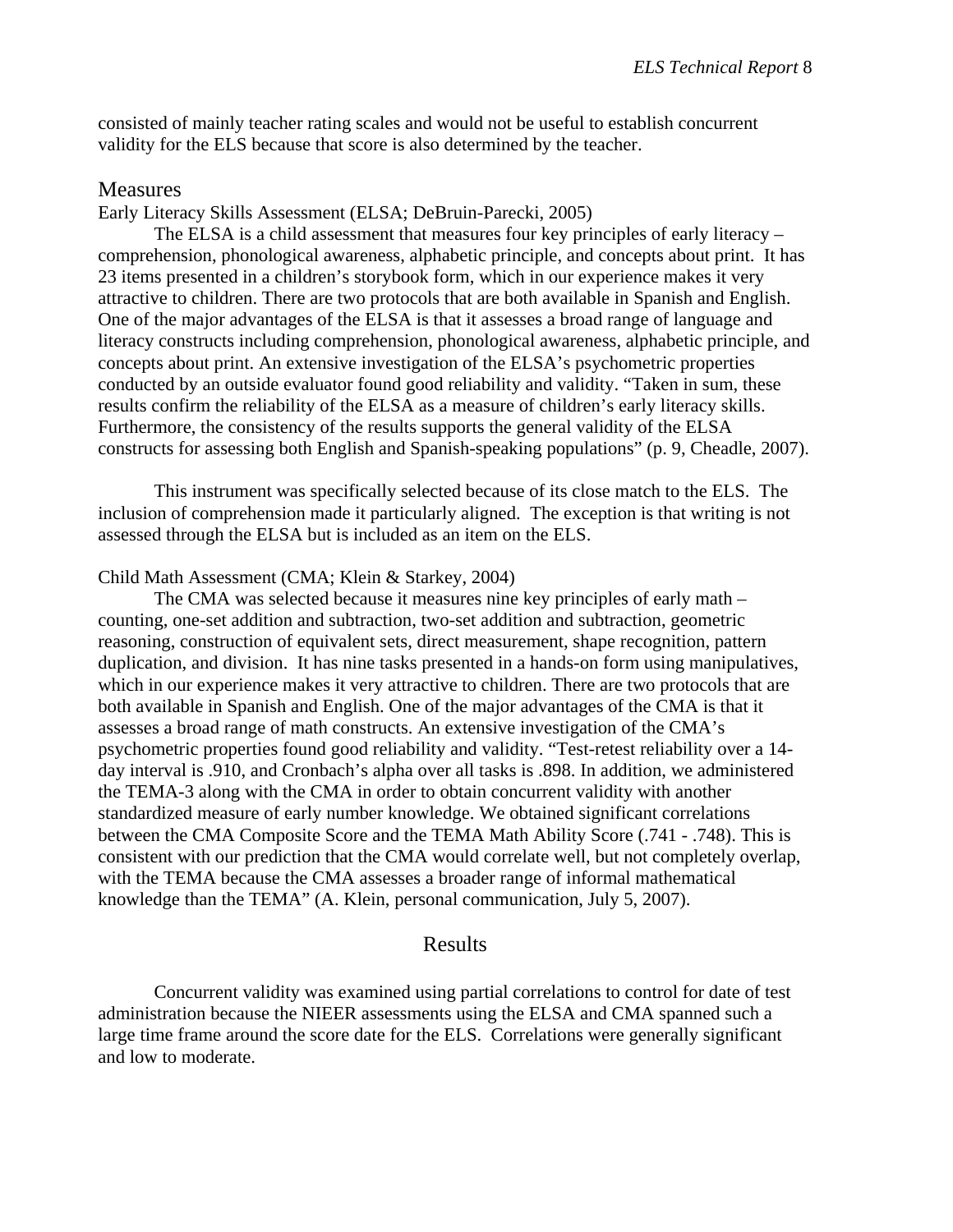# Language Arts/Literacy

 The total ELSA raw score and the total ELS Language Arts/Literacy score correlated moderately at .36. The correlations between the ELS items and the ELSA total range from .23 to .33. ELS item number 10, Writing, correlation with ELSA is the lowest because the ELSA does not examine writing. The ELSA subscales correlate with the total score for ELS Language Arts/Literacy domain from .16 to .37. Phonological awareness correlates the lowest, and we have seen in the field that this is the item on the ELS that teachers struggle most with understanding and collecting accurate and meaningful data for evaluation. The other low correlation is comprehension and we believe that comprehension often poses a difficulty in assessing. This perhaps is the reason that a comprehension assessment was difficult to find. The ELSA does not provide concurrent validity on the comprehension component of the instrument in its technical report specifically because no early literacy assessment measuring comprehension was located. See Table 4.

| <b>Table 4.</b> Correlations of ELSA and ELS |                  |               |              |             |             |  |  |  |
|----------------------------------------------|------------------|---------------|--------------|-------------|-------------|--|--|--|
|                                              | <b>Total Raw</b> | <b>ELSA</b>   | <b>ELSA</b>  | <b>ELSA</b> | <b>ELSA</b> |  |  |  |
|                                              | <b>ELSA</b>      | Comprehension | Phonological | Alphabetic  | Concepts    |  |  |  |
|                                              |                  |               | Awareness    | Principal   | of Print    |  |  |  |
| <b>Total ELS</b>                             | $.36***$         | $.19**$       | $.16**$      | $.37**$     | $.31**$     |  |  |  |
| Lang. Arts                                   |                  |               |              |             |             |  |  |  |
| ELS 7: Oral                                  | $.28**$          | $.16**$       | $.14*$       | $.33**$     | $.22**$     |  |  |  |
| Language                                     |                  |               |              |             |             |  |  |  |
| <b>ELS 8:</b>                                | $.33**$          | $.23**$       | $.22**$      | $.29**$     | $.20**$     |  |  |  |
| Phonological                                 |                  |               |              |             |             |  |  |  |
| Awareness                                    |                  |               |              |             |             |  |  |  |
| ELS 9: Print                                 | $.33**$          | $.14*$        | $.14*$       | $.34**$     | $.31**$     |  |  |  |
| Awareness                                    |                  |               |              |             |             |  |  |  |
| <b>ELS</b> 10:                               | $.23**$          | .08           | .04          | $.24**$     | $.26**$     |  |  |  |
| Writing                                      |                  |               |              |             |             |  |  |  |
|                                              |                  |               |              |             |             |  |  |  |

**Table 4.** Correlations of ELSA and ELS

*\*p<.05; \*\*p<.01* 

## Math

 The total Math/Science ELS domain and the CMA total score correlate significantly at .46. The correlations between the ELS Math/Science items and the CMA total range from .17 to .43. The lowest correlation is between ELS and the CMA subscales Equivalent Sets and Division. This is not surprising since these skills are not directly measured by the ELS. The highest correlation is between ELS Math/Science and CMA subscale counting, which is directly measured by the ELS. The correlations between the CMA total and the ELS Math/Science items range from .35 to .46, which are moderate. See Table 5.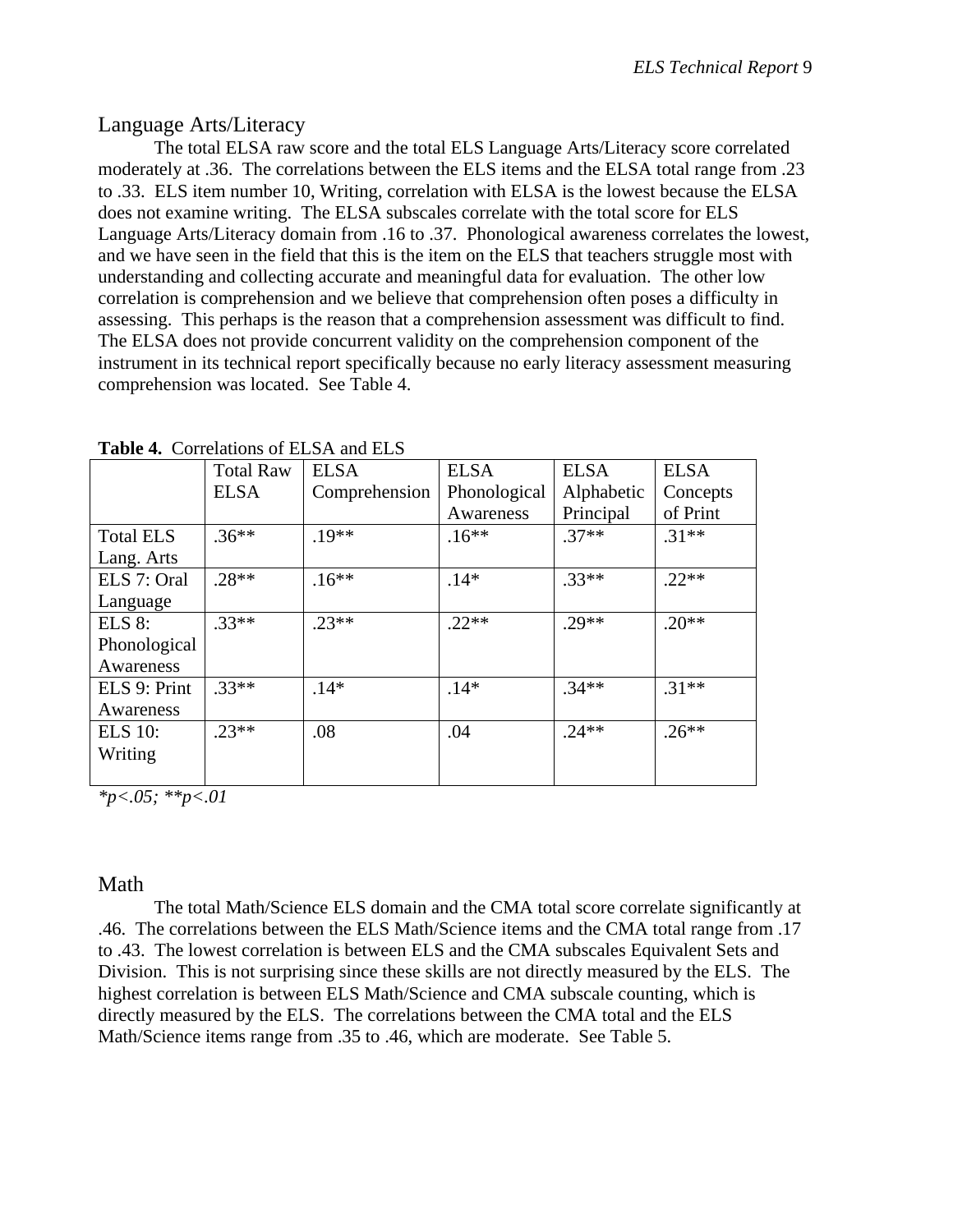**Table 5.** Correlations of CMA and ELS

|                 | CMA     | <b>CMA</b> | <b>CMA</b> | <b>CMA</b> | <b>CMA</b> | <b>CMA</b> | <b>CMA</b> | <b>CMA</b>    | <b>CMA</b> | <b>CMA</b> |
|-----------------|---------|------------|------------|------------|------------|------------|------------|---------------|------------|------------|
|                 | Total   | Counting   | Set        | Geometry   | Equiv.     | 2 Set      | Measure    | <b>Shapes</b> | Patterns   | Division   |
|                 |         |            | Add/Sub    |            | Sets       | Add/Sub    | -ment      |               |            |            |
| Total ELS Math/ | $.46**$ | $.43**$    | $.28**$    | $.22**$    | $.17*$     | $.25**$    | $.34**$    | $19**$        | $.24**$    | $.17**$    |
| Science         |         |            |            |            |            |            |            |               |            |            |
| 1: Number       | $.42**$ | $.47**$    | $.28**$    | $.15*$     | $.13*$     | $.21**$    | $.36**$    | $.16*$        | $.22**$    | .12        |
| 2: Geometry     | $.38**$ | $.34**$    | $.16*$     | $.19**$    | $.18**$    | $.22**$    | $.24**$    | $.17*$        | $.19**$    | $.18**$    |
| 3: Observation  | $.35**$ | $.32**$    | $.21**$    | $.20**$    | $.15*$     | $.16*$     | $.21**$    | $.18**$       | $.22**$    | .10        |
| 4: Inquiry      | $.40**$ | $.33**$    | $.28**$    | $.20**$    | .          | $.27**$    | $.31**$    | $.15*$        | $.19**$    | $.19**$    |

*\*p<.05; \*\*p<.01*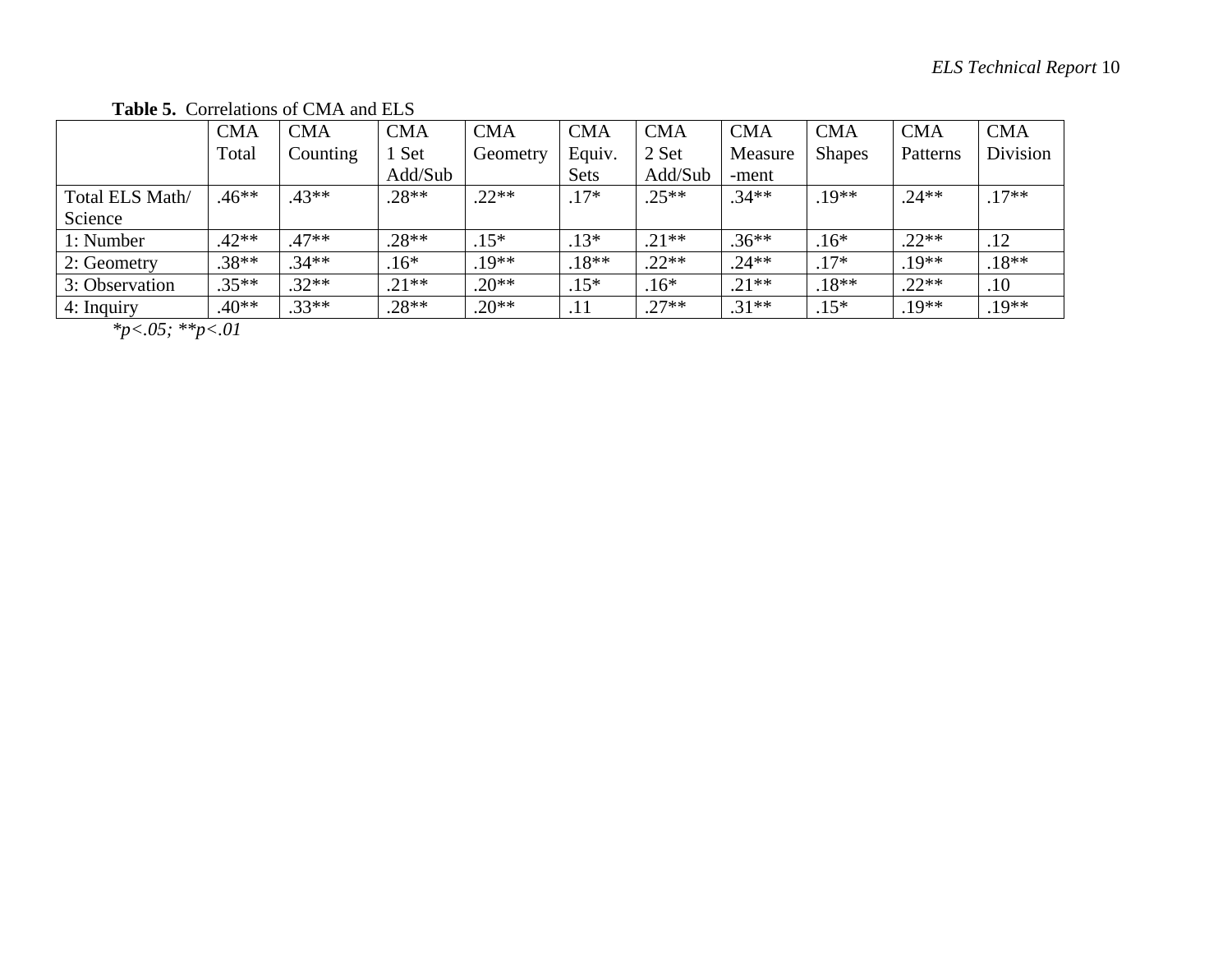## Conclusion

 The psychometrics of the ELS are comparable to published instruments in the field of early childhood that use the same assessment approach.

 We found average inter-rater reliability of teachers to range from .71 to .77, while our trainers were considerably higher at .91 to .98. High/Scope Child Observation Record (COR) reports inter-rater agreement at .69 to .73 and .93 for research assistants (High/Scope Educational Research Foundation, n.d.). The Work Sampling System reports .88 agreement between two outside coders, but .68 and .72 for teachers with the outside coders (Meisels, Liaw, Dorfman, & Nelson, 1995) and this research is on grades kindergarten through third, not with preschool. Lastly, the Developmental Continuum from Creative Curriculum does not report inter-rater reliability (Lambert, n.d.).

 The correlations for the ELS to the standardized measures range from .39-.46 on whole instrument comparisons [the ELS to the Early Literacy Skills Assessment (ELSA; DeBruin-Parecki, 2005) and the Child Math Assessment (CMA; Klein & Starkey, 2004)] ; subscale relationships were lower again considering that the standardized tests, although closely aligned were not an exact match to what is assessed on the ELS (i.e., writing was not included in the standardized literacy assessment so there is no surprise that there was not a strong relationship between the writing subscale on the ELS and the ELSA total score). Other instruments report correlations between the instrument and standardized assessments. The COR correlated with the Cognitive Skills Assessment Battery in the range of .46-.62 (High/Scope Educational Research Foundation, n.d.) and the Work Sampling System reports .36-.75 correlated with the Woodcock-Johnson (Meisels, Bickel, Nicholson, Xue, & Atkins-Burnett, 2001).

 Note that more than half the teachers in the ELS validity study had only used the instrument for one score period prior and the rest of the participants were using the instrument for the first time. We are confident that with further use of the instrument the teachers' reliability will continue to increase, which will improve the concurrent validity of the instrument. Additionally, all of the content measured on the ELS cannot be directly correlated to standardized measures, thus lowering the subscale correlations. Further examination of the reliability and validity of the ELS will shed light onto these issues.